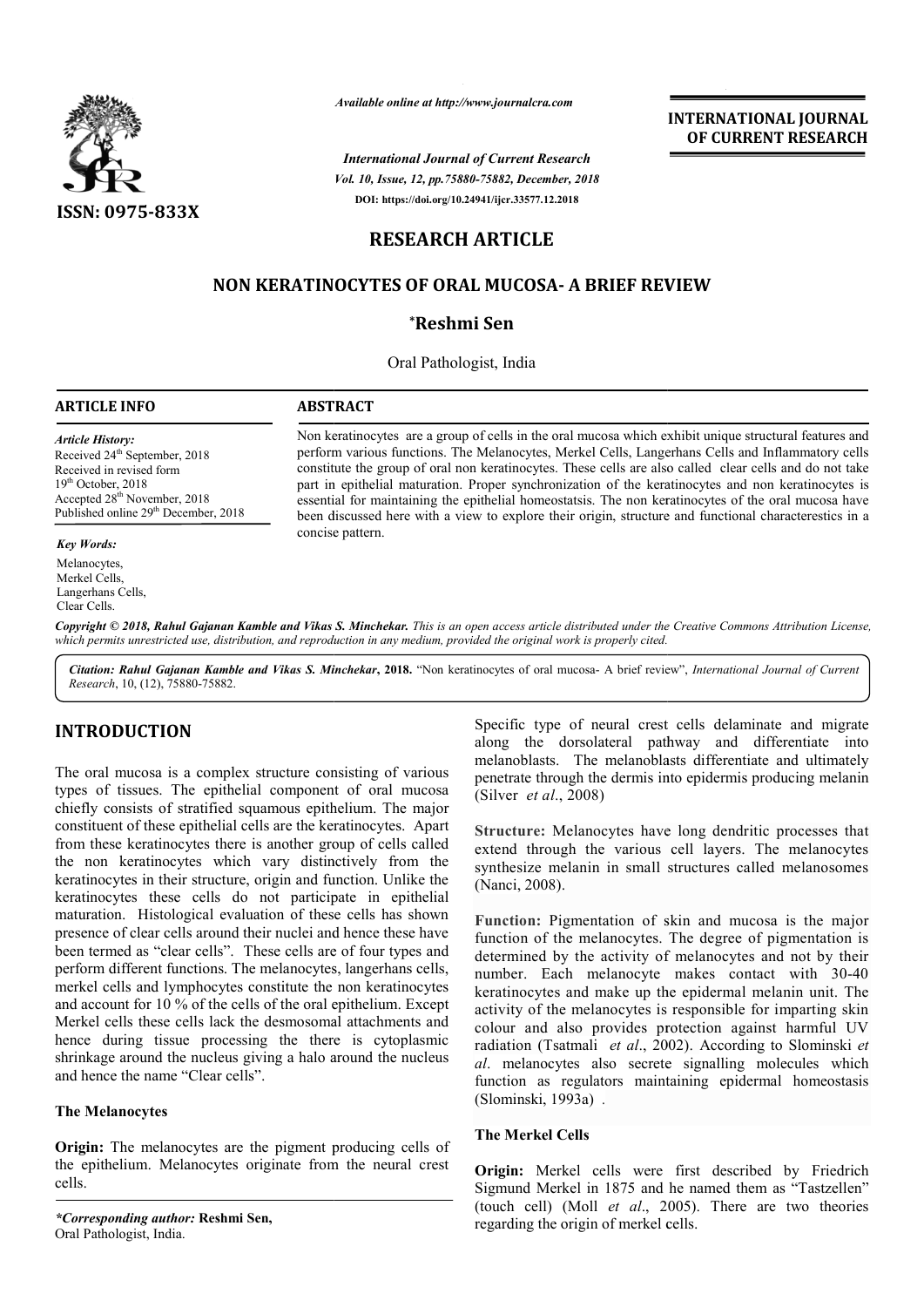One theory suggests that they originate from the neural crest cells and ultimately migrate to the epithelium (Halata *et al*., 2003). The other one suggests their origin from the epidermal progenitors (Winkelmann, 1977).

**Structure:** These cells measure about 10–15 μm and are present in the basal layer individually or in clusters. Unlike the other clear cells these cells possess desmosomal attachments. They also have dense core granules containing neuropeptides (Lucarz, 2007). Finger like surface projections maintain connections with the surrounding keratinocytes (Ashok, 2017)

**Function:** Merkel cells are mechanoreceptors responsible for light-touch responses through the merkel nerve endings (Maricich *et al*., 2009). These cells also have neuroendocrine function by release of neuropeptide substances (Hartschuh *et al*., 1984).

#### **Langerhans cells**

Origin: According to Frlinger, Katz *et al*. Langerhans cells are derived from the bone marrow and appear in the epidermis in  $7<sup>th</sup>$  week of intrauterine life (Cutler *et al.*, 2006). The promonocytes are most likely considered as the bone marrow precursor of langerhans cells as they exhibit similar surface marker characterestics of the macrophage monocyte series and perform same immunological functions as those of the 1a bearing macrophages (Sting, 1978).

**Structure:** Langerhans cells are star shaped cells having dendritc extensions that protrude through several layers of keratinocytes and transfer antigens without disturbing the permeability barrier (Deckers Julie *et al*., 2018). Ultrastuctural examinations show presence of Birbeck granules in the cytoplasm which internalize viruses (de Witte *et al*., 2007). These Birbeck granules are electron electron dense organelles having tennis racket appearance (Birbeck, 1961). Based on their morphological appearance Langerhans cells are classified into two types- Type 1 Langerhans cells present in the suprabasal layer and are pyramidal in shape. These cells contain greater number of Birbeck granules, electron-lucent cytoplasm and longer dendritic processes. Type 2 Langerhans cells are present in the basal layer and are spherical in shape. They have lesser amount of Birbeck granules, electron dense cytoplasm and shorter dendritic processes (Lombardi *et al*., 1993)

Function: The langerhans cells function as antigen presenting cells by means of Toll like receptors. The toll like receptor ligands help in maturation of the bone marrow dendtitic cells which causes antigen recognition and uptake. The Langerhans cells locally process the antigens and migrate out to the lymph nodes where they present the antigens to the T cells. In the course of this journey to the lymph nodes the Langerhans cells mature and acquire improved ability for T cell co-stimulation. (Datta, 2003). The Birbeck granules function in receptor mediated endocytosis and transport of cellular materials into the extracellular space.

**Inflammatory cells:** The presence of inflammatory cells can be noted in the oral epithelium in association with other non keratinocytes. Unlike the other non keratinocytes, these cells are transient and do not possess the ability to reproduce in the epithelium.

The most common inflammatory cell is the lymphocyte, though polymorphonuclear leukocytes and mast cells may also be present (Nanci *et al*., 2008).

#### **Conclusion**

The non keratinocytes account for only 10% of the cells of the oral epithelium. Though small in number compared to the keratinocytes these cells perform unique functions which are an integral part of the epithelium. Thus a thorough understanding of these cells in relation to their origin, structure and function is important for clear understanding of the functions of the oral mucosa.

## **REFERENCES**

- Ashok NG., Ramasubramanian A. 2017. Merkel cells: A review on role of merkel cells in histology and disease. *Int J Orofac Res.,* 2:45-7
- Birbeck MS., Breathnach AS., Everall JD. 1961. An electron microscope study of basal melanocytes and high-level clear cells (Langerhans cells) in vitiligo. *J Invest Dermatol.,* 37: 51-64
- Cutler CW., Jotwani R. 2006. Dendritic cells at the oral mucosal interface. *J Dent Res.,* 85(8):678–89.
- Datta SK., Redecke V., Prilliman KR., Takabayashi K., Corr M., Tallant T. *et al*., 2003. A subset of toll-like receptor ligands induces cross-presentation by bone marrow-derived dendritic cells. *J Immunol.*, 170:4102–10
- de Witte L., Nabatov A., Pion M., Fluitsma D., de Jong MA., de Gruijl T., *et al*. 2007. Langerin is a natural barrier to HIV-1 transmission by Langerhans cells. *Nat Med.,* 13(3):367–71.
- Deckers Julie, Hammad Hamida, Hoste Esther, 2018. Langerhans Cells: Sensing the Environment in Health and Disease;Frontiers in Immunology; Vol-9, PAGES-93
- Halata Z., Grim M., Bauman KI. 2003. Friedrich sigmund Merkel and his "Merkel cell", morphology, development, and physiology: Review and new results. *Anat Rec A Discov Mol Cell Evol Biol.,* 271:225-39.
- Hartschuh W., Reinecke M., Weihe E., Yanaihara N. 1984. VIP-immunoreactivity in the skin of various mammals: Immunohistochemical, radioimmunological and experimental evidence for a dual localization in cutaneous nerves and Merkel cells. *Peptides.,* 5:239-45.
- Lombardi T., Hauser C., Budtz-Jörgensen E. 1993. Langerhans cells: structure, function and role in oral pathological conditions. *J Oral Pathol Med.,* 22:193–202.
- Lucarz A, Brand G. 2007. Current considerations about Merkel cells. *Eur J Cell Biol.,* 86:243-51
- Maricich SM., Wellnitz SA., Nelson AM., Lesniak DR., Gerling GJ., Lumpkin EA. *et al.* 2009. Merkel cells are essential for light-touch responses. Science, 324:1580-2.
- Moll I., Roessler M., Brandner JM., Eispert AC., Houdek P., Moll R. *et al.* 2005. Human Merkel cells – Aspects of cell biology, distribution and functions. *Eur J Cell Biol.,* 84:259-71.
- Nanci A. Oral Mucosa. 2008. In Tencates Oral Histology, Development, Structure and Function,  $8<sup>th</sup>$  ed. St. Louis, USA: Mosby Elsevier;pg 278–310)
- Silver D.L., Pavan W.J. 2006. The Origin and Development of Neural Crest-Derived Melanocytes. In: Hearing V.J., Leong S.P.L. (eds) From Melanocytes to Melanoma. Humana Press